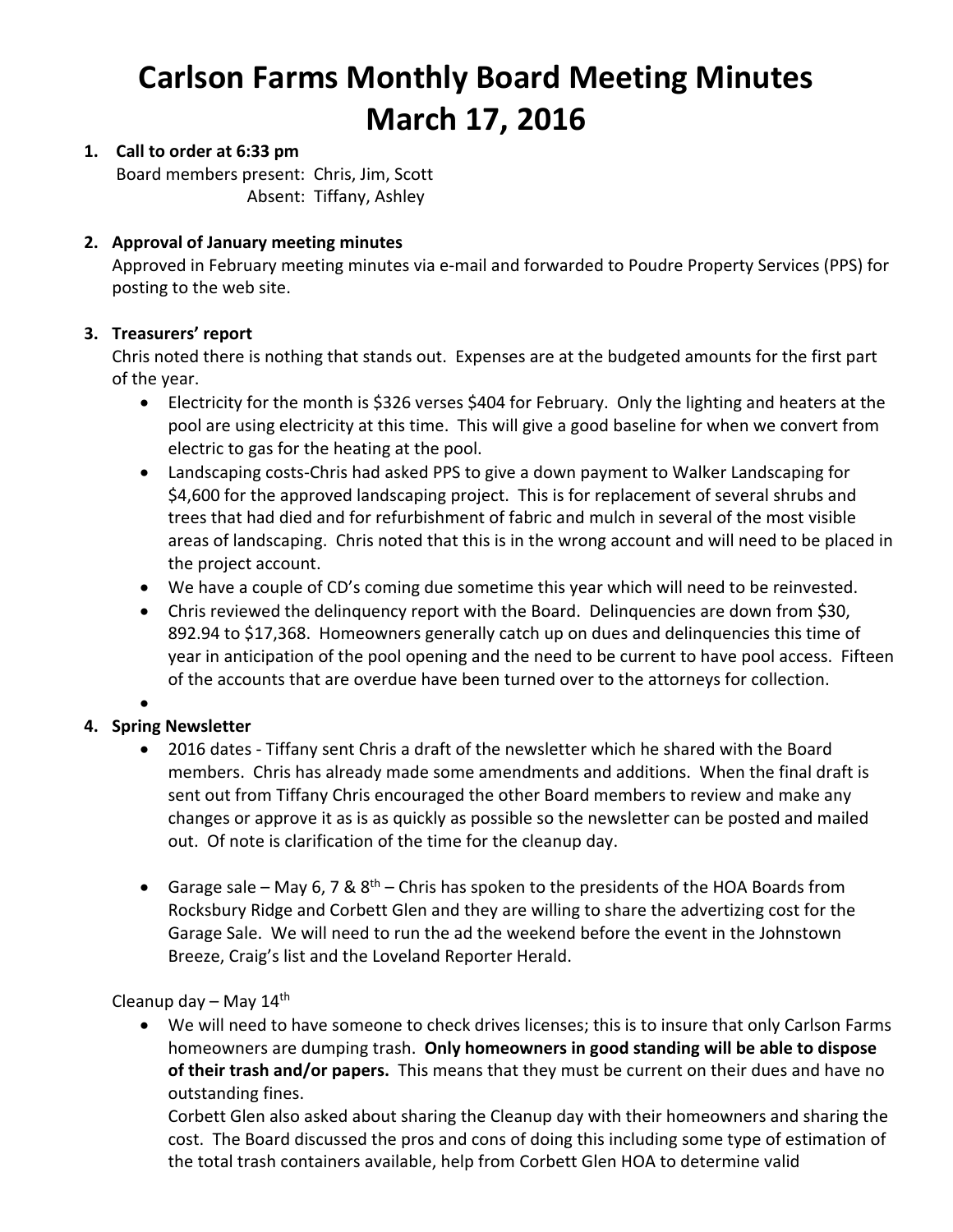homeowners, inclusion of those homes that are not part of the Corbett Glen HOAs. There was no final decision regarding this request at this time.

 Chris has contacted Heimbuck, the person who takes the metal, and the shredding company. BBQ and Pool opening May 21<sup>st</sup>

- Chris has contact Chief Phillips at the Johnstown police department and they are willing to send an officer and a patrol car.
- Ashley was not present at the meeting so it is not clear if she has contacted the fire department to ask them if they would be available to attend the event. This would be dependent on whether they were called out or not.
- Chris has hired two pool attendants and has one on standby.
- $\bullet$

# **5. Covenant Update**

Chris had finally gotten in contact with Melissa at Hindman & Sanchez. She has sent a draft of the fine timeline and the fine letters and a draft of the covenant changes. The covenant changes need to be reviewed for any revisions or additions and returned to the attorneys for finalization so it can be presented to the homeowners at the BBQ on May  $21<sup>st</sup>$  and signatures obtained. This is imperative so as we need a quorum of homeowner approvals and may need to go door to door for signatures at a later date to get the required signatures. Scott and Chris will meet on April 4<sup>th</sup> to go over the covenant changes so this can be sent back to the attorneys.

# **6. Fine Procedure update**

 Chris has the draft of the fine timeline for repeat violations and the updated fine letters. These were reviewed and there were some questions. Chris will contact Melissa at Hindman Sanchez for potential changes to the timeline.

# **7. Project updates**

- Landscaping ‐ Walker Landscaping is scheduled to do the refurbishment of the areas on Brunner and Highway 60 with replacement of shrubs if necessary and mulching. We have reached budgeted amount for this project.
- Security The additional camera will cost \$1,100. This will not be installed until the new pergola is completed.
- Pergola This is scheduled to be completed April  $5<sup>th</sup>$ . This should only take 1-2 days to finish.
- Drywall replacement in the equipment room this was started on Monday and should be done either today (Thursday) or Friday. Carol and Chris will paint the equipment room and the small adjoining room.

# **8. Home on Barnard**

Discussion by the Board regarding the garage door on this home. Chris had asked PPS to send a courtesy notice because the garage door did not match the body of the home. The homeowner has lived there for three years and was concerned that if he painted the garage door now it still would not match the body of the home and would have to repaint the home which is a substantial cost. Chris had offered to buy the paint for the garage door. While the homeowners concerns are legitimate Chris indicated that it is the responsibility of the Board to keep the neighbor hood within the covenant guidelines. Chris indicate he would pay for the paint for the garage door and help match this to the house color and if it still does not match that the homeowner does not have to paint the entire house until it has reached the paints lifetime. Scott will draft a letter to the homeowner indicating this and this will be on file for future reference.